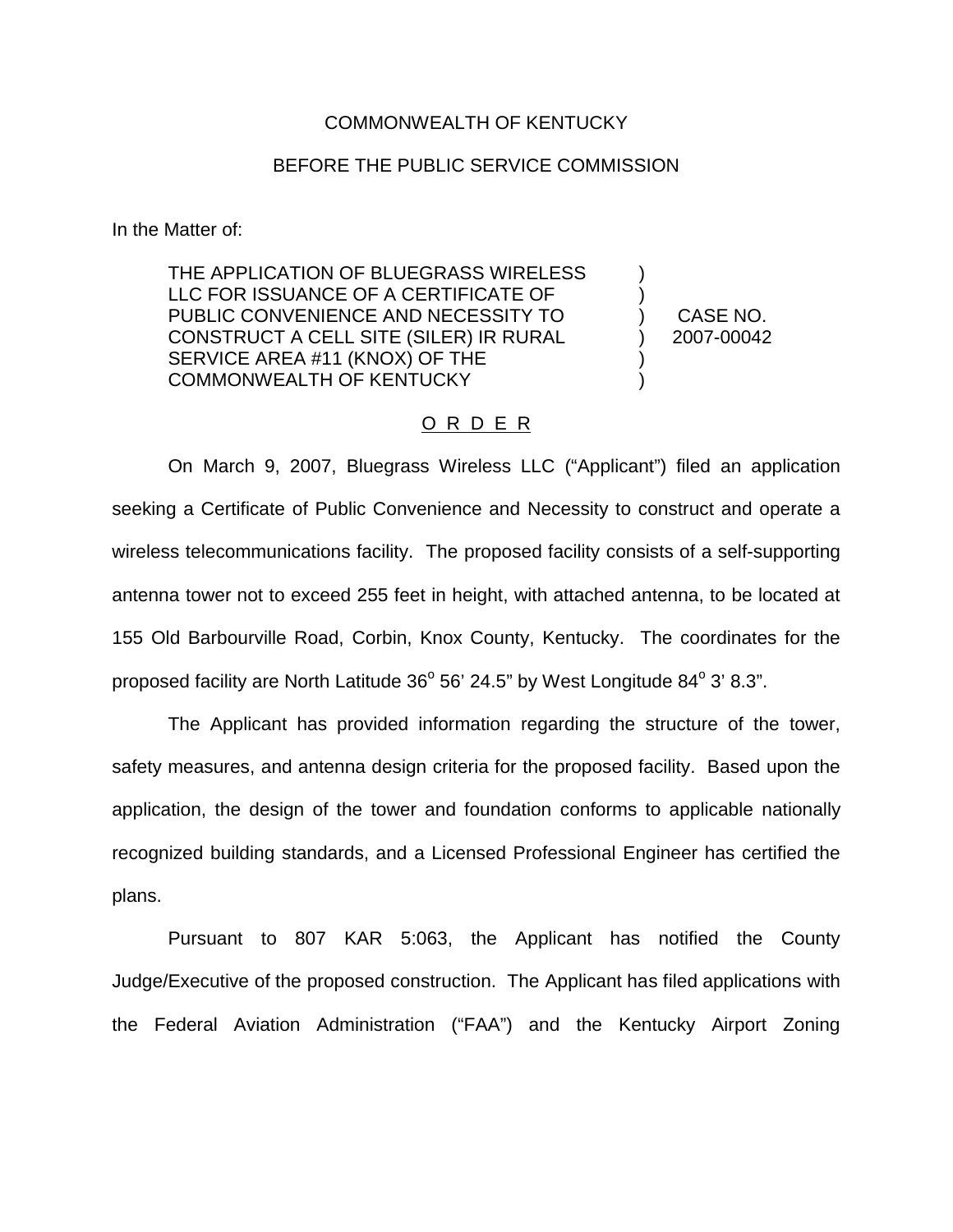Commission ("KAZC") seeking approval for the construction and operation of the proposed facility. Both decisions are pending.

The Applicant has filed evidence of the appropriate notices provided pursuant to 807 KAR 5:063. The notices solicited any comments and informed the recipients of their right to request intervention. Prior to the filing of this application, the Commission did receive public comments in regard to the proposed construction. In response, the Commission issued a letter indicating that interested parties could request intervention once the application was filed. At this time, the Commission has received no further correspondence from interested parties.

The Commission, having considered the evidence of record and being otherwise sufficiently advised, finds that the Applicant has demonstrated that a facility is necessary to provide adequate utility service and that, therefore, a Certificate of Public Convenience and Necessity to construct the proposed facility should be granted.

Pursuant to KRS 278.280, the Commission is required to determine proper practices to be observed when it finds, upon complaint or on its own motion, that the facilities of any utility subject to its jurisdiction are unreasonable, unsafe, improper, or insufficient. To assist the Commission in its efforts to comply with this mandate, the Applicant should notify the Commission if it does not use this antenna tower to provide service in the manner set out in its application and this Order. Upon receipt of such notice, the Commission may, on its own motion, institute proceedings to consider the proper practices, including removal of the unused antenna tower, which should be observed by the Applicant.